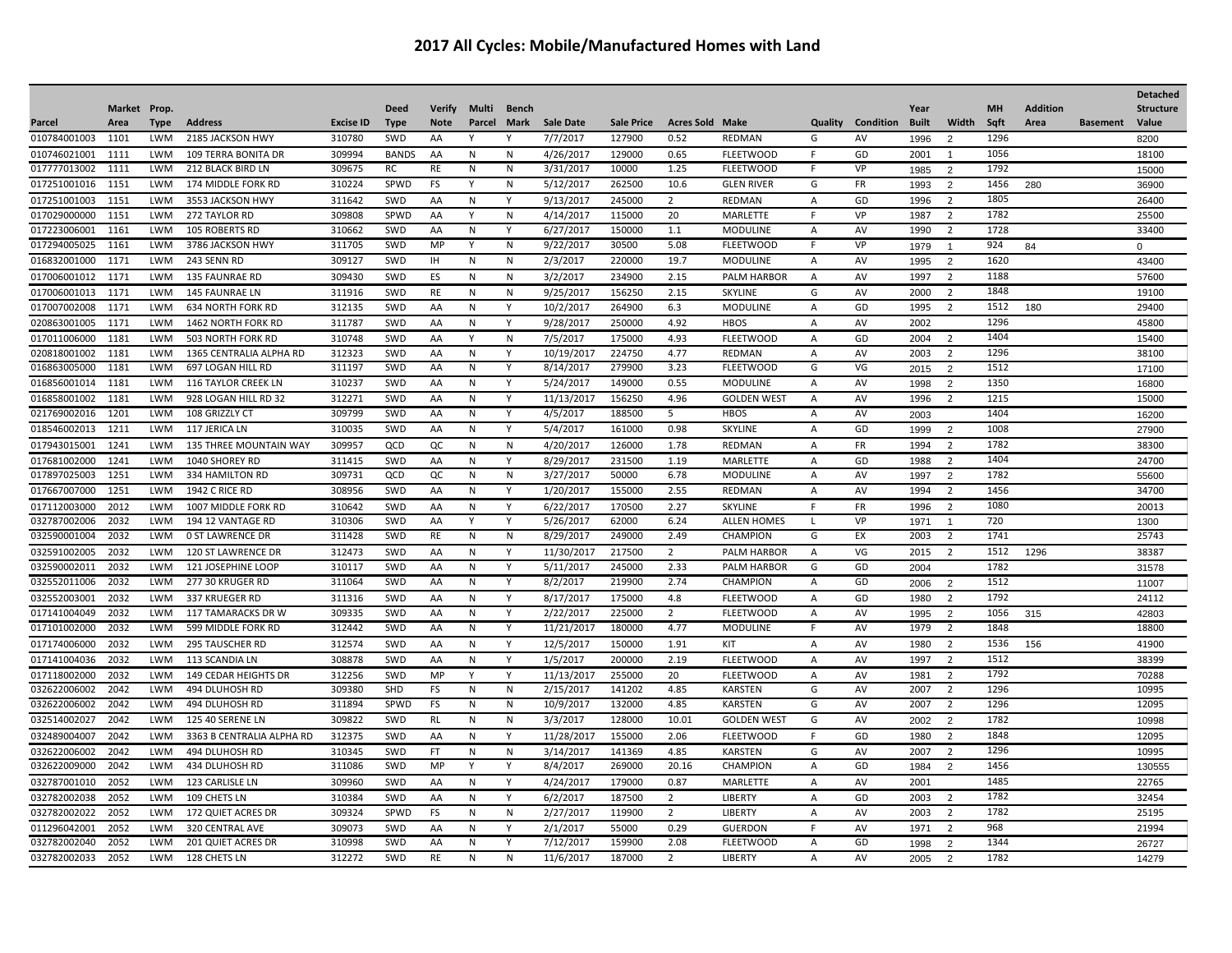|                              |              |                          |                                       |                  |              |               |        |                |                         |                   |                        |                                     |                |                 |              |                                |      |                 |                 | <b>Detached</b>  |
|------------------------------|--------------|--------------------------|---------------------------------------|------------------|--------------|---------------|--------|----------------|-------------------------|-------------------|------------------------|-------------------------------------|----------------|-----------------|--------------|--------------------------------|------|-----------------|-----------------|------------------|
|                              | Market Prop. |                          |                                       |                  | <b>Deed</b>  | <b>Verify</b> | Multi  | Bench          |                         |                   |                        |                                     |                |                 | Year         |                                | MH   | <b>Addition</b> |                 | <b>Structure</b> |
| Parcel                       | Area         | Type                     | <b>Address</b>                        | <b>Excise ID</b> | <b>Type</b>  | <b>Note</b>   | Parcel | Mark           | <b>Sale Date</b>        | <b>Sale Price</b> | <b>Acres Sold Make</b> |                                     | Quality        | Condition       | <b>Built</b> | Width                          | Sqft | Area            | <b>Basement</b> | Value            |
| 032787001006                 | 2052         | LWM                      | 128 CARLISLE LN                       | 311682           | TRD          | FT.           | N      | N              | 9/14/2017               | 83884             | 0.71                   | <b>SKYLINE</b>                      | $\overline{A}$ | PR              | 1999         | $\overline{\phantom{a}}$       | 1296 |                 |                 | 8245             |
| 032741001001                 | 2062         | LWM                      | 429 JORGENSEN RD                      | 309636           | PRD          | ES            | N      | N              | 3/27/2017               | 150000            | 9.77                   | <b>FUQUA</b>                        | Α              | AV              | 1989         | $\overline{2}$                 | 1664 |                 |                 | 22664            |
| 032635007002                 | 2062         | <b>LWM</b>               | 2624 STATE ROUTE 508                  | 310776           | SWD          | AA            | Y      | Y              | 7/5/2017                | 200000            | 22.97                  | <b>GOLDEN WEST</b>                  | F              | AV              | 1977         | 1                              | 924  |                 |                 | 80602            |
| 017415003000                 | 2072         | <b>LWM</b>               | 597 GISH RD                           | 310813           | SWD          | <b>MP</b>     | v      | Υ              | 7/7/2017                | 220000            | 15.49                  | COMMODORE                           | F              | FR              | 1980         | 1                              | 924  | 544             |                 | 143999           |
| 014553009000                 | 2082         | <b>LWM</b>               | 1243 B US HWY 12                      | 312359           | <b>RC</b>    | AA            | N      | Υ              | 11/20/2017              | 125000            | 1.16                   | <b>GLEN RIVER</b>                   | A              | AV              | 1983         | 2                              | 1848 |                 |                 | 53469            |
| 027669005000                 | 2082         | <b>LWM</b>               | 248 BURCHETT RD 23                    | 312236           | <b>BANDS</b> | <b>FS</b>     | N      | N              | 10/27/2017              | 65100             | 4.81                   | COMMODORE                           | $\mathsf{L}$   | PR              | 1983         | $\overline{2}$                 | 1456 |                 |                 | 18497            |
| 027986003002                 | 2102         | <b>LWM</b>               | <b>159 GUENTHER RD</b>                | 311398           | SWD          | AA            | N      | Υ              | 8/29/2017               | 190000            | $\overline{3}$         | <b>REDMAN</b>                       | Α              | AV              | 1997         | $\overline{2}$                 | 1848 |                 |                 | 16498            |
| 010573024000                 | 2102         | LWM                      | <b>692 BURNT RIDGE RD</b>             | 309092           | QCD          | RL            | N      | $\overline{N}$ | 2/3/2017                | 55000             | 4.49                   | <b>FLEETWOOD</b>                    | E              | FR              | 1976         | $\mathbf{1}$                   | 924  |                 |                 | 19250            |
| 027717001000                 | 2102         | <b>LWM</b>               | <b>600 LEONARD RD</b>                 | 309373           | SWD          | AA            | N      | Υ              | 2/28/2017               | 97000             | 2.07                   | <b>MARLETTE</b>                     | F              | AV              | 1972         | 2                              | 1440 |                 |                 | 17845            |
| 027717007000                 | 2102         | <b>LWM</b>               | 586 LEONARD RD                        | 309878           | SWD          | AA            | N      | Y              | 4/14/2017               | 166500            | 0.57                   | <b>NASHUA</b>                       | L              | VP              | 1973         | 1                              | 576  | 112             |                 | 35852            |
| 009953039000                 | 2102         | <b>LWM</b>               | 344 VIEWRIDGE RD                      | 312443           | <b>TRD</b>   | <b>TT</b>     | N      | N              | 11/21/2017              | 151900            | 4.2                    | MARLETTE                            | Α              | FR              | 1986         | $\overline{2}$                 | 1620 | 91              |                 | 39211            |
| 032915003001                 | 2102         | <b>LWM</b>               | <b>121 SHANKLIN RD</b>                | 311485           | SWD          | AA            | N      | Y              | 9/1/2017                | 138500            | $\overline{2}$         | <b>REDMAN</b>                       | Α              | AV              | 1996         | $\overline{2}$                 | 1456 |                 |                 | 16514            |
| 027762004003                 | 2102         | <b>LWM</b>               | 428 GORE RD                           | 312404           | SWD          | AA            | N      | N              | 11/27/2017              | 109250            | 1.02                   | <b>GOLDEN WEST</b>                  | $\overline{A}$ | AV              | 1994         | $\overline{2}$                 | 1188 |                 |                 | 27245            |
| 028156002006                 | 2102         | <b>LWM</b>               | 1677 SPENCER RD                       | 308877           | SWD          | AA            | Y      | Y              | 1/12/2017               | 114000            | 3.97                   | CHAMPION                            | E              | AV              | 1983         | $\overline{2}$                 | 1152 |                 |                 | 16500            |
| 027773001012                 | 2102         | <b>LWM</b>               | 190 EQUINE DR                         | 311805           | <b>RC</b>    | RE            | N      | ${\sf N}$      | 9/25/2017               | 120000            | 4.97                   | REDMAN                              | Α              | AV              | 1995         | $\overline{2}$                 | 1296 |                 |                 | 29912            |
| 033210002000                 | 2112         | <b>LWM</b>               | 3188 STATE ROUTE 508                  | 309153           | <b>TRD</b>   | <b>FS</b>     | N      | N              | 2/8/2017                | 161700            | 2.05                   | <b>KARSTEN</b>                      | $\overline{A}$ | EX              | 2008         | $\overline{2}$                 | 1512 |                 |                 | 38713            |
| 033210002000                 | 2112         | <b>LWM</b>               | 3188 STATE ROUTE 508                  | 312085           | SPWD         | <b>FT</b>     | N      | N              | 9/22/2017               | 149604            | 2.05                   | <b>KARSTEN</b>                      | Α              | EX              | 2008         | $\overline{2}$                 | 1512 |                 |                 | 42585            |
| 033040004007                 | 2122         | <b>LWM</b>               | <b>184 HIGHLANDER DR</b>              | 310511           | SWD          | FL.           | Y      | Y              | 6/12/2017               | 150000            | 24.36                  | <b>SKYLINE</b>                      | E              | <b>FR</b>       | 1980         | 1                              | 924  |                 |                 | 26950            |
| 033150007001                 | 2122         | <b>LWM</b>               | 157 MEADOWBROOK LN                    | 310151           | <b>TRD</b>   | FT            | N      | ${\sf N}$      | 5/15/2017               | 140000            | 5.02                   | MARLETTE                            | Α              | GD              | 1996         | $\overline{2}$                 | 1512 | 104             |                 | 31793            |
| 033144001010                 | 2122         | <b>LWM</b>               | 121 HARRELL RD                        | 309181           | SPWD         | FS            | N      | N              | 2/13/2017               | 38500             | 5.21                   | COMMODORE                           | E              | <b>FR</b>       | 1979         | 1                              | 1028 | 48              |                 | 24750            |
| 033185001000                 | 2122         | <b>LWM</b>               | 3193 STATE ROUTE 508                  | 309154           | SWD          | AA            | N      | Y              | 2/7/2017                | 169000            | $\overline{2}$         | <b>SKYLINE</b>                      | G              | AV              | 1997         | $\overline{2}$                 | 1558 |                 |                 | 25312            |
| 033040004002                 | 2122         | <b>LWM</b>               | <b>202 HIGHLANDER DR</b>              | 311955           | SWD          | FL.           | Y      | N              | 9/18/2017               | 189000            | 19.36                  | <b>FLEETWOOD</b>                    | Α              | AV              | 2003         | $\overline{2}$                 | 1836 |                 |                 | 18150            |
| 033150007001                 | 2122         | <b>LWM</b>               | 157 MEADOWBROOK LN                    | 312578           | <b>BANDS</b> | ES            | N      | ${\sf N}$      | 12/14/2017              | 105000            | 5.02                   | MARLETTE                            | A              | GD              | 1996         | $\overline{2}$                 | 1512 | 104             |                 | 34972            |
| 033150005001                 | 2122         | <b>LWM</b>               | <b>127 MEADOWBROOK</b>                | 312255           | <b>RC</b>    | AA            | N      | Y              | 11/2/2017               | 170000            | 2.63                   | <b>SKYLINE</b>                      | Α              | AV              | 1983         | $\overline{1}$                 | 924  | 432             |                 | 61142            |
| 011039015000                 | 2132         | <b>LWM</b>               | 193 16 CALVIN RD                      | 309078           | SWD          | AA            | N      | Υ              | 1/27/2017               | 160000            | 2.11                   | <b>GOLDEN WEST</b>                  | $\overline{A}$ | AV              | 1998         | $\overline{2}$                 | 1512 |                 |                 | 26400            |
| 011039003002                 | 2132         | <b>LWM</b>               | 493 CINEBAR RD                        | 312691           | SWD          | AA            | N      | Y              | 12/12/2017              | 235000            | 2.85                   | <b>GUERDON</b>                      | Α              | AV              | 1998         | $\overline{2}$                 | 1782 | 144             |                 | 39930            |
| 033305017001                 | 2132         | <b>LWM</b>               | 184 ARCHER DR                         | 310359           | <b>RC</b>    | <b>RE</b>     | N      | ${\sf N}$      | 6/2/2017                | 121700            | 2                      | <b>MODULINE</b>                     | Α              | AV              | 1994         | $\overline{2}$                 | 1728 |                 |                 | 43133            |
| 033298003002                 | 2132         | <b>LWM</b>               | 136 ASCHENBRENNER RD                  | 309527           | SWD          | AA            | N      | Υ              | 3/15/2017               | 174999            | 2.75                   | REDMAN                              | A              | AV              | 1998         | $\overline{2}$                 | 1404 |                 |                 | 40700            |
| 029096002000                 | 2161         | <b>LWM</b>               | 424 LARSON RD                         | 311782           | SWD          | <b>RL</b>     | N      | N              | 9/27/2017               | 80000             | 10                     | <b>BENDIX</b>                       | G              | <b>FR</b>       | 1977         | 2                              | 1792 |                 |                 | 35590            |
| 028286002001                 | 2161         | LWM                      | 547 LARSON RD                         | 311755           | <b>BANDS</b> | <b>FS</b>     | N      | N              | 9/21/2017               | 85000             | 1.62                   | REDMAN                              | Α              | AV              | 2001         | $\overline{2}$                 | 1680 |                 |                 | 15000            |
| 033492014000                 | 2181         | <b>LWM</b>               | 123 CORE RD                           | 309554           | SWD          | AA            | N      | Y              | 3/17/2017               | 125000            | 4.84                   | <b>SKYLINE</b>                      | $\overline{A}$ | AV              | 1970         | $\overline{2}$                 | 800  | 144             |                 | 34106            |
| 028642001011                 | 2231         | LWM                      | 161 24 SCHOEN RD                      | 312285           | SWD          | AA            | N      | Y              | 10/30/2017              | 177000            | 2.49                   | <b>GLEN RIVER</b>                   | Α              | AV              | 1989         | $\overline{2}$                 | 1782 |                 |                 | 26586            |
| 028642001012                 | 2231         | <b>LWM</b>               | 167 SCHOEN RD                         | 311531           | SWD          | AA            | N      | Y              | 8/18/2017               | 165000            | 3.03                   | <b>MODULINE</b>                     | G              | GD              | 1996         | $\overline{2}$                 | 1404 |                 |                 | 27262            |
| 028403006003                 | 2231         | LWM                      | 146 FAWNHILL DR                       | 310990           | SWD          | AA            | N      | Y              | 7/26/2017               | 206000            | 3.36                   | <b>FLEETWOOD</b>                    | A              | AV              | 1997         | $\overline{2}$                 | 1782 |                 |                 | 36557            |
| 027827003000                 | 2241         | LWM                      | 402 STOWELL RD                        | 308959           | SWD          | AA            | N      | Υ              | 1/23/2017               | 130000            | 5.06                   | KIT                                 | F              | FR              | 1972         | 1                              | 896  |                 |                 | 10375            |
| 027841001000                 | 2251         | <b>LWM</b>               | 267 STOWELL RD                        | 309093           | QCD          | <b>RL</b>     | N      | ${\sf N}$      | 2/3/2017                | 55000             | 0.5                    | <b>SKYLINE</b>                      | Α              | AV              | 1996         | $\overline{2}$                 | 1296 |                 |                 | 5774             |
|                              | 2251         |                          |                                       | 311702           | PRD          | RL            |        | N              | 7/21/2017               | 27000             | 0.36                   |                                     | F              | <b>FR</b>       | 1965         | $\overline{2}$                 | 1100 |                 |                 | 8286             |
| 009797018000<br>028703005000 | 2291         | LWM<br><b>LWM</b>        | 270 STOWELL RD<br>182 FISCHER RD      | 309491           | SWD          | MP            | N<br>Y | N              | 3/16/2017               | 50000             | $5^{\circ}$            | SPACEMASTER<br><b>FLEETWOOD</b>     | F              | <b>FR</b>       | 1977         | 1                              | 840  | 96              |                 | 14900            |
| 028890014001                 | 2311         | <b>LWM</b>               | 112 WILD ROSE WAY                     | 311549           | SWD          | AA            | N      |                | 9/14/2017               | 275000            | 2.61                   | <b>CHAMPION</b>                     | G              | GD              | 2004         |                                | 1768 |                 |                 | 7499             |
| 028857008000                 | 2331         | <b>LWM</b>               | 130 POWERS RD                         | 311748           | SWD          | AA            | Y      | Υ              | 9/15/2017               | 120000            | 10.02                  | <b>BENDIX</b>                       | F              | VP              | 1972         |                                | 1056 |                 |                 | 35700            |
|                              |              |                          |                                       |                  |              |               |        |                |                         |                   |                        |                                     |                |                 |              | 2                              | 1440 |                 |                 |                  |
| 028597008000<br>011077008000 | 2371<br>2371 | LWM<br><b>LWM</b>        | 3459 US HWY 12<br><b>0 VILLAGE RD</b> | 311545<br>312129 | SWD<br>SWD   | AA<br>MP      | N<br>Υ | Υ<br>Υ         | 9/13/2017<br>10/30/2017 | 145000<br>158000  | 0.94<br>0.21           | <b>GOLDEN WEST</b><br><b>ATHENS</b> | - F<br>G       | AV<br>GD        | 1976         | $\overline{2}$                 | 420  |                 |                 | 27000            |
|                              |              |                          |                                       |                  |              |               |        | v              |                         |                   |                        |                                     | F              |                 | 2010<br>1977 | $\overline{1}$<br>$\mathbf{1}$ | 728  |                 |                 | 14592<br>10000   |
| 010592012000<br>028607018000 | 2371<br>2371 | <b>LWM</b><br><b>LWM</b> | 116 JOHN ST<br>171 BAKER DR           | 310094<br>311343 | SWD<br>SWD   | AA<br>AA      | N      |                | 5/9/2017                | 55000<br>74900    | 0.21<br>1.03           | <b>FLEETWOOD</b><br><b>MODULINE</b> | F              | FR<br><b>FR</b> | 1980         |                                | 1440 |                 |                 | 10000            |
|                              |              |                          |                                       |                  |              |               | N      | Υ              | 8/21/2017               |                   |                        |                                     |                |                 |              | $\overline{2}$                 | 1848 |                 |                 |                  |
| 028522001002                 | 2391         | <b>LWM</b>               | 258 A COLEMAN RD                      | 310230           | SWD          | AA            | N      | Y              | 5/16/2017               | 249000            | 6                      | <b>MODULINE</b>                     | G              | AV              | 2000         | $\overline{2}$                 |      |                 |                 | 30680            |
| 010599003000                 | 2401         | <b>LWM</b>               | 136 DEL RAY RD                        | 310577           | SWD          | AA            | N      |                | 6/16/2017               | 78000             | 0.95                   | <b>FLEETWOOD</b>                    | Α<br>E         | AV              | 1973         | $\overline{2}$                 | 1440 |                 |                 | 32900            |
| 028526020000                 | 2411         | <b>LWM</b>               | 184 MOSSYROCK RD W                    | 309404           | <b>RC</b>    | AA            | N      | N              | 3/8/2017                | 48000             | 0.19                   | <b>MARLETTE</b>                     |                | <b>FR</b>       | 1968         | $\overline{1}$                 | 684  | 176             |                 | 9531             |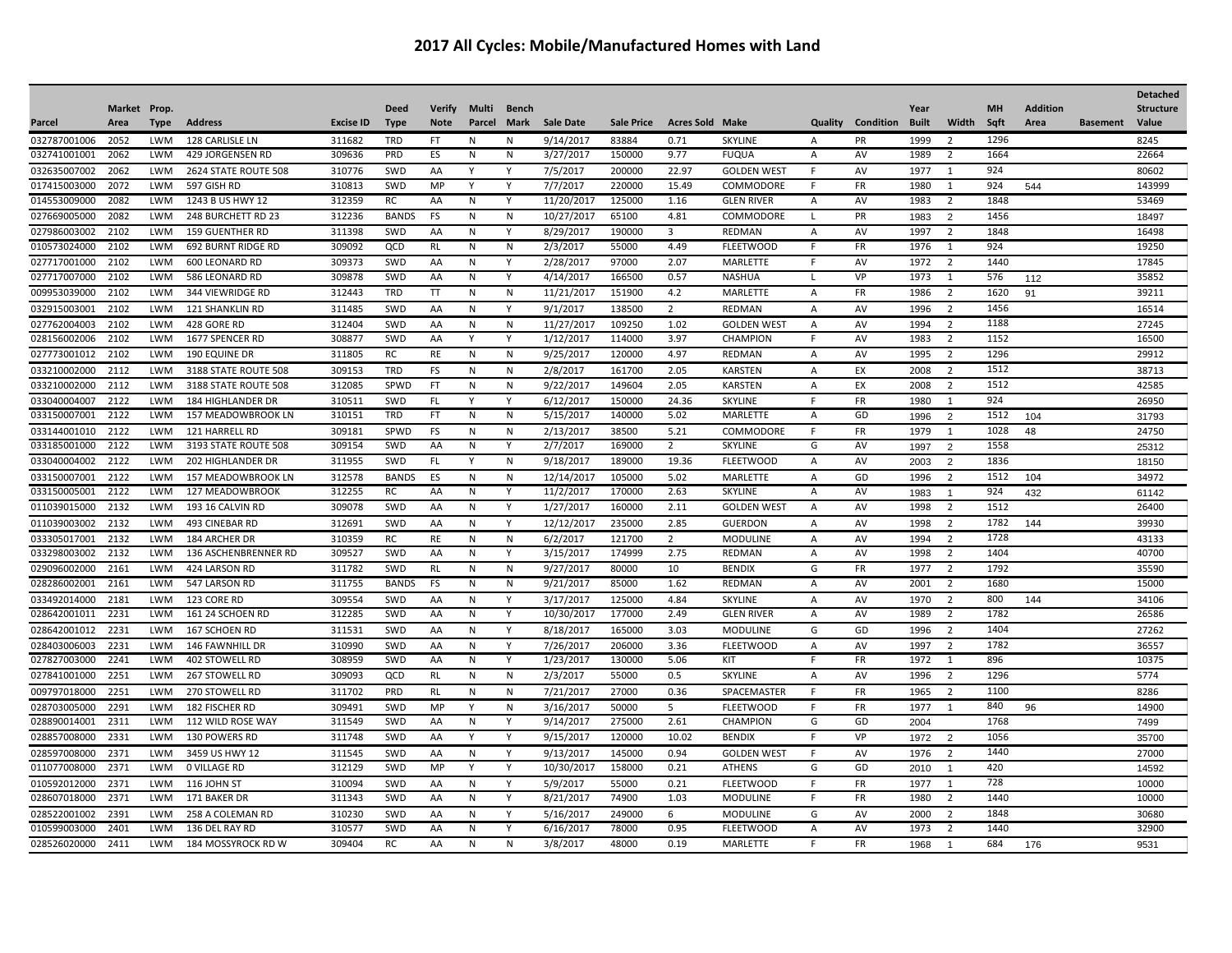|              |              |            |                              |                  |              |               |              |              |                  |                   |                        |                     |                |           |              |                                  |           |                 |                 | <b>Detached</b>  |
|--------------|--------------|------------|------------------------------|------------------|--------------|---------------|--------------|--------------|------------------|-------------------|------------------------|---------------------|----------------|-----------|--------------|----------------------------------|-----------|-----------------|-----------------|------------------|
|              | Market Prop. |            |                              |                  | <b>Deed</b>  | <b>Verify</b> | Multi        | Bench        |                  |                   |                        |                     |                |           | Year         |                                  | <b>MH</b> | <b>Addition</b> |                 | <b>Structure</b> |
| Parcel       | Area         | Type       | <b>Address</b>               | <b>Excise ID</b> | <b>Type</b>  | <b>Note</b>   | Parcel       | Mark         | <b>Sale Date</b> | <b>Sale Price</b> | <b>Acres Sold Make</b> |                     | Quality        | Condition | <b>Built</b> | Width                            | Sqft      | Area            | <b>Basement</b> | Value            |
| 008701101001 | 2411         | <b>LWM</b> | 109 ISBELL RD                | 312487           | SWD          | AA            | N            | N            | 12/6/2017        | 27500             | 0.09                   | <b>GUERDON</b>      |                | PR        | 1965         | 2                                | 1152      |                 |                 | 7800             |
| 008701106001 | 2411         | LWM        | 179 MEADOW LN                | 312132           | SWD          | AA            | N            | Υ            | 10/31/2017       | 34000             | 0.26                   | <b>ELCAR</b>        | Α              | AV        | 1963         | 1                                | 416       | 320             |                 | 10340            |
| 029123000000 | 2411         | <b>LWM</b> | <b>168 DAMRON RD</b>         | 310896           | SWD          | AA            | N            | N            | 7/18/2017        | 150000            | 1.57                   | <b>BUCKINGHAM</b>   | Α              | AV        | 1981         | 2                                | 1248      |                 |                 | 19128            |
| 008700007002 | 2411         | LWM        | 0 W MAIN ST                  | 309424           | <b>BANDS</b> | FS            | N            | N            | 2/28/2017        | 107023            | 0.47                   | <b>FLEETWOOD</b>    | A              | AV        | 1987         | $\overline{2}$                   | 1782      |                 |                 | 23105            |
| 028526026000 | 2411         | <b>LWM</b> | 180 A MOSSYROCK RD W         | 309046           | <b>TAXD</b>  | <b>TD</b>     | N            | N            | 1/31/2017        | 15000             | 0.21                   | <b>MARLETTE</b>     | F              | <b>FR</b> | 1969         | $\overline{1}$                   | 684       | 102             |                 | 8358             |
| 008700007002 | 2411         | <b>LWM</b> | 0 W MAIN ST                  | 311975           | SWD          | AA            | N            | Y            | 10/16/2017       | 200000            | 0.47                   | <b>FLEETWOOD</b>    | Α              | AV        | 1987         | $\overline{2}$                   | 1782      |                 |                 | 26339            |
| 029134010000 | 2411         | <b>LWM</b> | 106 CAYTEE COVE              | 310251           | SPWD         | FS            | N            | N            | 5/22/2017        | 65000             | 0.48                   | <b>KENTWOOD</b>     | Α              | AV        | 1979         | $\overline{2}$                   | 1728      |                 |                 | 20893            |
| 029284001000 | 2421         | <b>LWM</b> | 501 YOUNG RD                 | 311187           | SWD          | AA            | v            | v            | 8/2/2017         | 253000            | 1.95                   | KIT                 | G              | EX        | 2016         | $\overline{2}$                   | 1512      |                 |                 | 49000            |
| 028543003000 | 2431         | <b>LWM</b> | 168 BOWEN RD                 | 311846           | SWD          | AA            | N            | Υ            | 10/3/2017        | 100000            | 2.89                   | KIT                 | Α              | FR        | 1981         | $\overline{2}$                   | 1344      |                 |                 | 15000            |
| 028539009000 | 2431         | <b>LWM</b> | <b>158 ALDRICH RD</b>        | 311294           | <b>TRD</b>   | FS            | N            | N            | 8/11/2017        | 70310             | 0.11                   | LIBERTY             | Α              | AV        | 1985         | $\overline{2}$                   | 1188      |                 |                 | 7500             |
| 029419006004 | 2441         | <b>LWM</b> | 103 NAYLOR RD                | 310708           | PACD         | PA            | N            | N            | 6/30/2017        | 3000              | 1.24                   | <b>FLEETWOOD</b>    | Α              | AV        | 1966         | $\overline{1}$                   | 672       | 672             |                 | 15887            |
| 029452001004 | 2451         | <b>LWM</b> | 114 12 MCDOUGALL DR          | 310777           | SWD          | AA            | Y            | Y            | 7/3/2017         | 80500             | 2.64                   | <b>TERRY</b>        | Α              | VP        | 1995         | $\overline{1}$                   | 342       | 182             |                 | 20319            |
| 029440010000 | 2451         | <b>LWM</b> | <b>125 GREEN MOUNTAIN RD</b> | 309056           | <b>BANDS</b> | AA            | N            | N            | 1/27/2017        | 129900            | 0.47                   | <b>FLEETWOOD</b>    | $\overline{A}$ | AV        | 1985         | $\overline{2}$                   | 1080      |                 |                 | 24223            |
| 015179004007 | 3033         | <b>LWM</b> | 115 SWEET MEADOW CT          | 311028           | SWD          | AA            | N            | Y            | 7/25/2017        | 202000            | 2.14                   | <b>FLEETWOOD</b>    | $\overline{A}$ | GD        | 1998         | $\overline{2}$                   | 1782      |                 |                 | 40105            |
| 015006007006 | 3033         | <b>LWM</b> | 128 HIGHLAND RD              | 310079           | SWD          | AA            | Y            | Y            | 5/3/2017         | 58250             | 4.27                   | <b>FLEETWOOD</b>    | E              | EX        | 2017         | $\overline{2}$                   | 1782      |                 |                 | 16500            |
| 015160004005 | 3043         | <b>LWM</b> | 154 ANTRIM RD                | 311994           | SWD          | AA            | N            | Y            | 10/17/2017       | 300000            | 9.85                   | <b>KARSTEN</b>      | G              | AV        | 2003         | $\overline{2}$                   | 1404      |                 |                 | 55353            |
| 014911012000 | 3053         | <b>LWM</b> | 484 AVERY RD W               | 310146           | SWD          |               | $\mathsf{v}$ |              | 5/11/201         | 158000            | 2.8                    | <b>FOUR SEASONS</b> | E              | AV        | 1975         | $\overline{2}$                   | 1440      | 288             |                 | 46712            |
| 015070001000 | 3053         | <b>LWM</b> | 289 ANTRIM RD                | 308944           | <b>BANDS</b> | OT            | N            | Y            | 1/10/2017        | 166850            | 1.5                    | <b>SKYLINE</b>      | Α              | VG        | 1999         | $\overline{2}$                   | 1296      |                 |                 | 16500            |
| 015017001000 | 3063         | <b>LWM</b> | 176 PLEASANT VALLEY RD       | 311309           | SWD          | AA            | N            | N            | 8/23/2017        | 53000             | 3.75                   | LIBERTY             | E              | <b>FR</b> | 1987         | $\overline{2}$                   | 1188      |                 |                 | 16500            |
| 015021004003 | 3063         | <b>LWM</b> | 767 AVERY RD W               | 311790           | <b>BANDS</b> | FS            | N            | $\mathsf{N}$ | 8/2/2017         | 127500            | 2.01                   | LIBERTY             | Α              | FR        | 1999         | $\overline{2}$                   | 1960      |                 |                 | 23411            |
| 015014000000 | 3063         | <b>LWM</b> | 691 AVERY RD W               | 309281           | RC           | AA            | N            | Υ            | 2/6/2017         | 63000             | 4.78                   | LIBERTY             | F              | PR        | 1977         | 1                                | 784       |                 |                 | 17703            |
| 014959012000 | 3073         | <b>LWM</b> | 147 MARKUM LN                | 311804           | <b>RC</b>    | OT            | N            | $\mathsf{N}$ | 9/12/2017        | 140000            | 5                      | LIBERTY             | Α              | AV        | 1986         | $\overline{2}$                   | 1248      |                 |                 | 16493            |
| 018347001005 | 3084         | <b>LWM</b> | 439 HAYWIRE RD               | 311031           | SWD          | AA            | N            | Υ            | 7/21/2017        | 120000            | 4.7                    | LIBERTY             | E              | FR        | 1978         | 1                                | 924       |                 |                 | 39320            |
| 014493007007 | 3104         | <b>LWM</b> | 128 HILLEY RD                | 312051           | SWD          | AA            | N            | Y            | 10/19/2017       | 223000            | 1                      | <b>SKYLINE</b>      | $\vee$         | AV        | 1998         | 2                                | 1296      | 256             |                 | 40751            |
| 014503011001 | 3114         | <b>LWM</b> | 131 N PRAIRIE RD             | 310527           | SWD          | AA            | ${\sf N}$    | Υ            | 6/12/2017        | 269000            | 3.01                   | MARLETTE            | G              | AV        | 1992         | $\overline{2}$                   | 1809      |                 |                 | 49096            |
| 017270002002 | 3124         | <b>LWM</b> | 130 JOHN RD                  | 309123           | SWD          | AA            | N            | Y            | 2/2/2017         | 199000            | 4.81                   | <b>GOLDEN WEST</b>  | G              | GD        | 2002         | $\overline{2}$                   |           |                 |                 | 45819            |
| 018474001004 | 3124         | <b>LWM</b> | 163 JEAN RD                  | 309031           | <b>TRD</b>   | <b>FT</b>     | N            | N            | 1/25/2017        | 118000            | 2.29                   | <b>REDMAN</b>       | G              | <b>FR</b> | 1994         | $\overline{2}$                   | 1296      |                 |                 | 16500            |
| 018459003000 | 3134         | <b>LWM</b> | 120 WOODARD RD               | 309055           | <b>BANDS</b> | SE            | N            | $\mathsf{N}$ | 1/24/2017        | 199900            | 1.26                   | <b>GLEN RIVER</b>   | Α              | AV        | 1980         | $\overline{2}$                   | 1848      |                 |                 | 46732            |
| 008358095003 | 3164         | <b>LWM</b> | 535 3RD AVE NW               | 312643           | SWD          | AA            | N            | Y            | 12/11/2017       | 139000            | 0.17                   | <b>MARLETTE</b>     | $\vee$         | AV        | 1988         | $\overline{2}$                   | 1080      |                 |                 | 21289            |
| 008358149000 | 3164         | LWM        | 510 NW RAILROAD AVE          | 311033           | SWD          | AA            | N            | Υ            | 7/25/2017        | 76000             | 0.23                   | <b>BENDIX</b>       | F              | FR        | 1975         | $\overline{2}$                   | 1632      |                 |                 | 24656            |
| 008358011003 | 3164         | <b>LWM</b> | 542 NW 6TH AVE               | 309796           | TRD          | FS            | N            | N            | 3/21/2017        | 105000            | 0.17                   | REDMAN              | G              | AV        | 1996         | -2                               | 1404      |                 |                 | 17595            |
| 008369722040 | 3164         | LWM        | 204 FENWAY CT                | 309807           | SWD          | AA            | N            | Υ            | 4/6/2017         | 115000            | 0.2                    | <b>FLEETWOOD</b>    | Α              | AV        | 1999         | $\overline{2}$                   | 1425      |                 |                 | 8256             |
| 008358011003 | 3164         | LWM        | 542 NW 6TH AVE               | 310047           | SPWD         | FT.           | N            | N            | 5/4/2017         | 66450             | 0.17                   | REDMAN              | G              | AV        | 1996         | $\overline{2}$                   | 1404      |                 |                 | 17595            |
| 018166001003 | 3174         | <b>LWM</b> | 1000 1ST AVE NE              | 310761           | SWD          | AA            | Y            | Y            | 6/12/2017        | 149900            | 0.17                   | <b>GUERDON</b>      | Α              | AV        | 1997         | 2                                | 1296      |                 |                 | 8300             |
| 008202001000 | 3174         | LWM        | 304 E PARK ST                | 310782           | SWD          | AA            | N            | Υ            | 7/10/2017        | 120000            | 0.23                   | <b>MODULINE</b>     | $\overline{A}$ | <b>FR</b> | 1988         | $\overline{2}$                   | 1080      |                 |                 | 8250             |
| 018166001008 | 3174         | <b>LWM</b> | 905 RUSH RD                  | 308899           | SWD          | AA            | N            | Υ            | 1/12/2017        | 122000            | 0.17                   | <b>REDMAN</b>       | Α              | AV        | 1997         | $\overline{2}$                   | 1404      |                 |                 | 16511            |
| 018065006002 | 3194         | LWM        | 243 SOMMERVILLE RD           | 309725           | SWD          | ES            | N            | N            | 3/30/2017        | 85000             | 4.95                   | <b>GOVERNOR</b>     | L.             | PR        |              | $\overline{1}$                   | 896       |                 |                 |                  |
| 018021008008 | 3211         | <b>LWM</b> | 137 CHERRY LN                | 312608           | SWD          | AA            | N            | Y            | 12/12/2017       | 262650            | 5                      | <b>REDMAN</b>       | Α              | GD        | 1978<br>1996 | $\overline{2}$                   | 1680      |                 |                 | 16535<br>33095   |
| 018278001000 | 3211         | <b>LWM</b> | 974 PLEASANT VALLEY RD       | 310028           | <b>BANDS</b> | FS            | N            | ${\sf N}$    | 3/2/2017         | 132400            |                        | REDMAN              | G              | GD        |              |                                  | 1904      |                 |                 |                  |
| 017990004005 | 3211         | <b>LWM</b> | 140 JAMES DR                 | 308869           | SWD          | AA            |              | Y            | 1/9/2017         | 247900            | 1.27<br>2.32           | <b>REDMAN</b>       | G              | AV        | 2001<br>1999 | $\overline{2}$<br>$\overline{2}$ | 1848      |                 |                 | 38173<br>37956   |
| 019055004001 | 3231         | <b>LWM</b> |                              | 309254           | SWD          | AA            | N            | Υ            |                  | 150000            |                        | <b>MODULINE</b>     |                |           | 1991         |                                  | 1296      |                 |                 | 26232            |
|              |              |            | 143 CREGO RIDGE RD           |                  |              |               | N            |              | 2/1/2017         |                   | 5                      |                     | Α              | AV        |              | $\overline{2}$                   |           |                 |                 |                  |
| 019043001006 | 3231         | LWM        | <b>185 MACRONOVIC RD</b>     | 309965           | SWD          | ES            | N            | N            | 4/27/2017        | 227000            | 5.98                   | <b>BENDIX</b>       | Α              | FR        | 1981         | $\overline{2}$                   | 1674      | 312             |                 | 71103            |
| 018970002001 | 3241         | <b>LWM</b> | 121 WARP DR                  | 310426           | SWD          | AA            | N            | Y            | 6/9/2017         | 183000            | 3                      | LIBERTY             | Α              | AV        | 1998         | $\overline{2}$                   | 1352      |                 |                 | 24719            |
| 018955003001 | 3251         | LWM        | 605 PENNING RD               | 310505           | RC           | AA            | N            | Υ            | 6/9/2017         | 170000            | 4.85                   | <b>KARSTEN</b>      | F              | GD        | 2008         | $\overline{2}$                   | 1296      |                 |                 | 25410            |
| 018565001000 | 3321         | <b>LWM</b> | 214 MCLAUGHLIN RD            | 312652           | SWD          | AA            | N            | ${\sf N}$    | 12/18/2017       | 91000             | 1.07                   | <b>LIBERTY</b>      | E              | VP        | 1986         | $\overline{2}$                   | 1188      |                 |                 | 28115            |
| 022321005000 | 3331         | <b>LWM</b> | <b>661 BROCKWAY RD</b>       | 309060           | SWD          | FS            | N            | N            | 1/30/2017        | 137000            | 1.89                   | <b>GLEN RIVER</b>   | G              | FR        | 1987         | $\overline{2}$                   | 1716      |                 |                 | 42788            |
| 022758000000 | 3341         | <b>LWM</b> | <b>118 STEARNS HILL RD</b>   | 309496           | SWD          | AA            | N            | Y            | 3/16/2017        | 132000            | 4.25                   | <b>MODULINE</b>     | $\overline{A}$ | <b>FR</b> | 1988         | $\overline{2}$                   | 1728      |                 |                 | 24163            |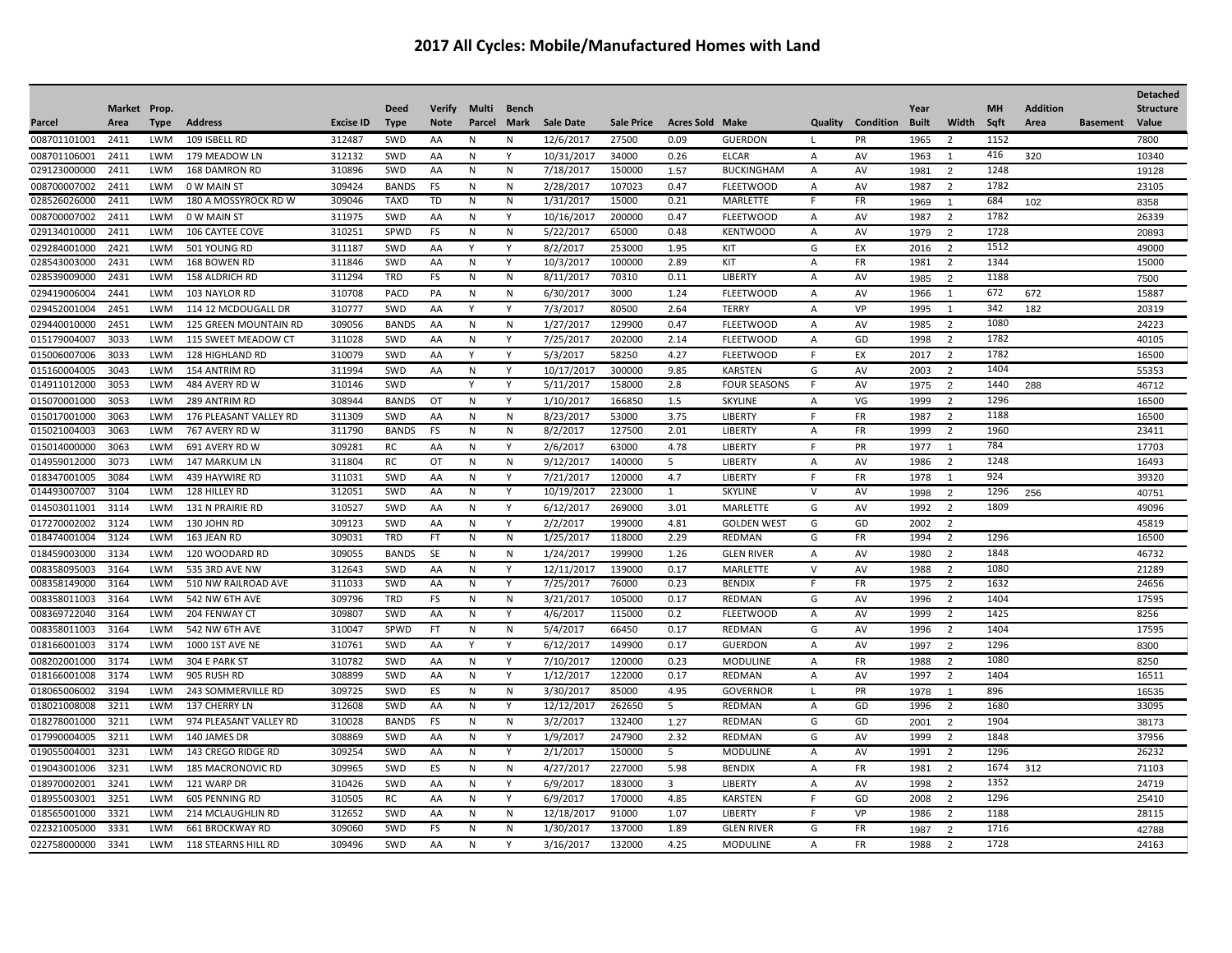|              |              |             |                                |                  |              |               |              |              |                  |                   |                        |                      |                |                          |              |                |           |                 |                 | <b>Detached</b>  |
|--------------|--------------|-------------|--------------------------------|------------------|--------------|---------------|--------------|--------------|------------------|-------------------|------------------------|----------------------|----------------|--------------------------|--------------|----------------|-----------|-----------------|-----------------|------------------|
|              | Market Prop. |             |                                |                  | <b>Deed</b>  | <b>Verify</b> | Multi        | <b>Bench</b> |                  |                   |                        |                      |                |                          | Year         |                | <b>MH</b> | <b>Addition</b> |                 | <b>Structure</b> |
| Parcel       | Area         | <b>Type</b> | <b>Address</b>                 | <b>Excise ID</b> | <b>Type</b>  | <b>Note</b>   | Parcel       | Mark         | <b>Sale Date</b> | <b>Sale Price</b> | <b>Acres Sold Make</b> |                      |                | <b>Quality Condition</b> | <b>Built</b> | Width          | Sqft      | Area            | <b>Basement</b> | Value            |
| 022637001039 | 3341         | <b>LWM</b>  | <b>1755 BUNKER CREEK RD</b>    | 310864           | SWD          | AA            | N            | Υ            | 6/27/2017        | 240000            | .5                     |                      | $\overline{A}$ | EX                       | 2016         | $\overline{2}$ | 1404      |                 |                 | 50300            |
| 022228007002 | 3341         | <b>LWM</b>  | 792 DEEP CREEK RD              | 312557           | SWD          | DI            |              | N            | 12/8/2017        | 190000            | 10.83                  | <b>REDMAN</b>        | A              | FR                       | 1992         | $\overline{2}$ | 1848      | 120             |                 | 26091            |
| 013220007005 | 3412         | <b>LWM</b>  | 670 WILDWOOD RD                | 309959           | SWD          | AA            | N            | Υ            | 4/25/2017        | 173000            | 5.52                   | <b>KENTWOOD</b>      | Α              | <b>FR</b>                | 1984         | 2              | 1152      |                 |                 | 27545            |
| 016455000000 | 3445         | <b>LWM</b>  | 5913 ST HWY 6                  | 312303           | SWD          | AA            | N            | Y            | 11/8/2017        | 188000            | 8                      | REDMAN               | G              | FR                       | 1993         | $\overline{2}$ | 1188      |                 |                 | 28156            |
| 007650001000 | 3465         | <b>LWM</b>  | 0 1ST ST                       | 308972           | SWD          | AA            | N            | Ν            | 1/25/2017        | 38000             | 0.34                   | <b>FUQUA</b>         | G              | AV                       | 1979         | $\overline{2}$ | 1152      |                 |                 | 6750             |
| 007976002003 | 3465         | MOB         | 1090 N 1ST ST                  | 309601           | <b>TRD</b>   | FS            | N            | N            | 3/20/2017        | 113400            | 0.58                   | PALM HARBOR          | G              | AV                       | 1997         | $\overline{2}$ | 1512      |                 |                 | 22494            |
| 007881000000 | 3465         | <b>LWM</b>  | 315 W 4TH AVE                  | 309412           | SPWD         | <b>FS</b>     | N            | N            | 3/3/2017         | 66100             | 0.18                   | <b>KARSTEN</b>       | F              | AV                       | 2010         | $\overline{2}$ | 1080      | 1080            |                 | 6756             |
| 020227004000 | 3495         | <b>LWM</b>  | <b>165 MAUERMAN RD</b>         | 311588           | <b>TRD</b>   | <b>FT</b>     | N            | N            | 9/13/2017        | 174419            | 4.85                   | <b>PALM HARBOR</b>   | Α              | AV                       | 2012         | $\overline{2}$ | 1512      |                 |                 | 29421            |
| 019986011001 | 3505         | <b>LWM</b>  | 0 TOPELT RD                    | 309846           | SWD          | AA            | Y            | Y            | 4/13/2017        | 75000             | 5                      | <b>BOISE-CASCADE</b> | $\mathbf{I}$   | PR                       | 1965         | 1              | 828       |                 |                 | 13500            |
| 019913001001 | 3505         | LWM         | 181 DELMARY RD                 | 309724           | SWD          | AA            | N            | N            | 4/4/2017         | 73000             | 1.3                    | <b>MODULINE</b>      | A              | AV                       | 1986         | $\overline{2}$ | 1053      |                 |                 | 13508            |
| 019807000000 | 3515         | <b>LWM</b>  | 0 DOTY ST                      | 310362           | <b>RC</b>    | AA            | N            | Y            | 6/5/2017         | 46700             | 1                      | <b>GUERDON</b>       | $\mathbf{I}$   | <b>FR</b>                | 1968         | 1              | 720       |                 |                 | 13532            |
| 020050001000 | 3535         | <b>LWM</b>  | 4212 ST HWY 6                  | 312086           | SWD          | AA            | N            | Y            | 10/25/2017       | 35000             | 0.93                   | <b>REDMAN</b>        | $\overline{A}$ | PR                       | 1973         | $\overline{2}$ | 960       |                 |                 | 16815            |
| 019822002004 | 3535         | <b>LWM</b>  | 312 DOTY DRYAD RD              | 312612           | SWD          | AA            | N            | Y            | 12/19/2017       | 218064            | 6.32                   |                      | $\overline{A}$ | VG                       | 2017         |                | 2160      |                 |                 | $\mathbf 0$      |
| 019273008001 | 3535         | <b>LWM</b>  | 3819 ST HWY 6                  | 312161           | SWD          | AA            | Y            | Y            | 10/17/2017       | 247000            | 16.02                  | SKYLINE              | A              | AV                       | 1993         | $\overline{2}$ | 1832      |                 |                 | 24669            |
| 011558012000 | 4021         | <b>LWM</b>  | 1957 STATE ROUTE 505           | 309781           | SWD          | FL.           | N            | ${\sf N}$    | 4/11/2017        | 272500            | 14.42                  | <b>FLEETWOOD</b>     | G              | AV                       | 1988         | $\overline{2}$ | 1782      |                 |                 | 45084            |
| 028210007000 | 4031         | <b>LWM</b>  | 272 DEER PARK LN               | 310532           | SWD          | AA            | N            | Υ            | 6/20/2017        | 303000            | 5.52                   | <b>FLEETWOOD</b>     | A              | AV                       | 1993         | 2              | 1512      |                 |                 | 34301            |
| 028228070000 | 4031         | <b>LWM</b>  | 137 MALLARD LN SP 08           | 312468           | SWD          | PP            | Y            | N            | 11/22/2017       | 49500             | 3.18                   | <b>FLEETWOOD</b>     | L.             | PR                       | 1977         | 1              | 924       | 60              |                 | 16995            |
| 028210017000 | 4031         | <b>LWM</b>  | 174 DEER PARK LN               | 310834           | <b>BANDS</b> | AA            | N            | Y            | 7/13/2017        | 160000            | 5                      | <b>GOLDEN WEST</b>   | $\overline{A}$ | AV                       | 1999         | 1              | 924       |                 |                 | 28172            |
| 014699008001 | 4051         | <b>LWM</b>  | 461 TUCKER RD                  | 311670           | PACD         | PA            | N            | N            | 9/18/2017        | 25896             | 20.5                   |                      | $\mathbf{I}$   | FR                       | 1984         |                | 1296      |                 |                 | 15000            |
| 014850002007 | 4051         | <b>LWM</b>  | 856 SPENCER RD                 | 312116           | SWD          | AA            | N            | Y            | 10/12/2017       | 250000            | 2.02                   | <b>MODULINE</b>      | A              | AV                       | 1994         | $\overline{2}$ | 1782      |                 |                 | 30754            |
| 014850002003 | 4051         | <b>LWM</b>  | 864 SPENCER RD                 | 311938           | SWD          | AA            | N            | Υ            | 9/29/2017        | 285000            | 4.72                   | <b>KARSTEN</b>       | F              | EX                       | 2016         |                | 2040      |                 |                 | 20806            |
| 014855002000 | 4051         | <b>LWM</b>  | 855 SPENCER RD                 | 311520           | <b>TRD</b>   | <b>TT</b>     | N            | N            | 9/6/2017         | 80749             | 0.52                   | <b>ALLEN</b>         | E              | AV                       | 1976         | $\overline{2}$ | 1632      |                 |                 | 21630            |
| 014718003000 | 4051         | <b>LWM</b>  | 790 48 TUCKER RD               | 309732           | RC           | AA            | $\mathsf{v}$ | N            | 4/4/2017         | 125000            | 10                     | <b>FLEETWOOD</b>     | F              | FR                       | 1977         | 1              | 924       | 72              |                 | 16500            |
| 011433002000 | 4081         | <b>LWM</b>  | 964 STATE ROUTE 505            | 311218           | <b>RC</b>    | AA            | N            | N            | 8/3/2017         | 140000            | 2                      | <b>SKYLINE</b>       | E              | FR                       | 1981         | $\overline{2}$ | 1152      |                 |                 | 23526            |
| 014825009005 | 4091         | <b>LWM</b>  | 978 TUCKER RD                  | 309037           | QCD          | QC            | Y            | N            | 1/18/2017        | 10000             | 5.14                   | <b>REDMAN</b>        | E              | PR                       | 1985         | $\overline{1}$ | 924       |                 |                 | 25300            |
| 011673000000 | 4121         | LWM         | 380 S JACKSON HWY              | 312676           | SWD          | AA            | N            | Y            | 12/18/2017       | 82000             | 4.63                   | <b>TROVER</b>        | F              | AV                       | 1955         | 1              | 256       | 364             |                 | 20406            |
| 011286000000 | 4121         | <b>LWM</b>  | 1488 STATE ROUTE 505           | 310165           | PRD          | ES            | N            | N            | 5/10/2017        | 20000             | 0.47                   | COMMODORE            | E              | PR                       | 1981         | 1              | 924       |                 |                 | 22913            |
| 011437011018 | 4161         | LWM         | 139 TWIN PEAKS DR              | 309288           | SWD          | AA            | N            | Y            | 2/22/2017        | 175000            | 5                      | PALM HARBOR          | A              | FR                       | 1997         | 2              | 1296      |                 |                 | 18694            |
| 012224017002 | 4161         | LWM         | 217 DREWS PRAIRIE RD           | 309560           | SWD          | AA            | N            | N            | 3/20/2017        | 155000            | $\overline{2}$         | <b>MODULINE</b>      | A              | AV                       | 1994         | $\overline{2}$ | 1782      |                 |                 | 21000            |
| 012264000000 | 4171         | LWM         | 222 ST HWY 506                 | 310430           | EASE         | EA            | N            | N            | 4/14/2017        | 500               | 6.65                   | <b>FLEETWOOD</b>     | $\overline{A}$ | AV                       | 1994         | $\overline{2}$ | 1232      |                 |                 | 16506            |
| 012644001003 | 4252         | LWM         | 166 TARA LN                    | 309828           | TRD          | TT            | N            | N            | 4/6/2017         | 46300             | $\overline{2}$         | <b>FUQUA</b>         | A              | FR                       | 1997         | $\overline{2}$ | 1144      | 56              |                 | 16514            |
| 012644001010 | 4252         | <b>LWM</b>  | 185 TARA LN                    | 310759           | SWD          | AA            | N            | Y            | 6/30/2017        | 198000            | $\overline{2}$         | <b>FUQUA</b>         | A              | GD                       | 1998         | $\overline{2}$ | 1560      |                 |                 | 16494            |
| 010594049000 | 4262         | LWM         | 120 ENCHANTED VALLEY DR        | 309234           | <b>BANDS</b> | OT            | N            | Y            | 2/16/2017        | 130000            | 0.18                   | <b>FLEETWOOD</b>     | A              | AV                       | 1998         | $\overline{2}$ | 1458      |                 |                 | 11117            |
| 010594015003 | 4262         | <b>LWM</b>  | <b>113 ENCHANTED VALLEY DR</b> | 309458           | <b>BANDS</b> | <b>OV</b>     | N            | N            | 3/6/2017         | 37500             | 0.18                   | <b>FUQUA</b>         | Α              | PR                       | 1998         | $\overline{2}$ | 1352      |                 |                 | 14861            |
| 010594013000 | 4262         | LWM         | 123 ENCHANTED VALLEY DR        | 309474           | SWD          | UN            | N            | N            | 3/15/2017        | 3000              | 0.19                   | <b>FLEETWOOD</b>     | F              | FR                       | 1980         | $\overline{2}$ | 1440      | 240             |                 | 15965            |
| 010593051001 | 4262         | <b>LWM</b>  | 111 OLEQUA DR                  | 311088           | SWD          | <b>NA</b>     | N            | Y            | 8/3/2017         | 174000            | 0.31                   | <b>KARSTEN</b>       | F              | EX                       | 2017         | $\overline{2}$ | 1404      |                 |                 | 21018            |
| 007564019000 | 4272         | <b>LWM</b>  | 1031 F ST                      | 310417           | SWD          | AA            | N            | Υ            | 5/30/2017        | 150000            | 0.41                   | <b>FUQUA</b>         | A              | AV                       | 1994         | 2              | 1350      |                 |                 | 26629            |
| 007397001000 | 4272         | LWM         | 417 8TH ST                     | 309966           | SWD          | AA            | Y            | Υ            | 4/20/2017        | 134900            | 0.33                   | <b>KARSTEN</b>       | A              | AV                       | 2009         | $\overline{2}$ | 1512      |                 |                 | 8251             |
| 007190001000 | 4272         | <b>LWM</b>  | 515 B ST                       | 312975           | SWD          | AA            | N            | Y            | 12/19/2017       | 114000            | 0.14                   | REDMAN               | A              | AV                       | 1995         | $\overline{2}$ | 1064      |                 |                 | 19472            |
| 007284002000 | 4272         | LWM         | 605 D ST                       | 309946           | SWD          | AA            | N            | Y            | 4/13/2017        | 125000            | 0.28                   | <b>MODULINE</b>      | A              | GD                       | 1995         | $\overline{2}$ | 1512      |                 |                 | 9453             |
| 007432012000 | 4272         | <b>LWM</b>  | 914 G ST                       | 312516           | SWD          | ES            |              | N            | 12/8/2017        | 1000              | 0.28                   | <b>ALLEN HOMES</b>   | $\mathbf{I}$   | VP                       | 1973         | $\overline{2}$ | 1344      |                 |                 | 9082             |
| 007386001000 | 4272         | <b>LWM</b>  | 813 A ST                       | 309301           | SWD          | AA            | N            | Υ            | 2/22/2017        | 200000            | 0.41                   | <b>CHAMPION</b>      | A              | AV                       | 2004         | 2              | 1716      |                 |                 | 16504            |
| 007499001000 | 4272         | <b>LWM</b>  | 1003 D ST                      | 309779           | <b>BANDS</b> | AA            | N            | Y            | 4/7/2017         | 49000             | 0.58                   | CHAMPION             | E              | <b>FR</b>                | 1978         | $\overline{2}$ | 1344      |                 |                 | 8250             |
| 007564012001 | 4272         | LWM         | 1016 E ST                      | 311414           | SWD          | AA            | N            | Y            | 8/29/2017        | 120000            | 0.23                   | REDMAN               | A              | AV                       | 1997         | $\overline{2}$ | 1782      |                 |                 | 8250             |
| 012288012000 | 4282         | <b>LWM</b>  | 930 S MILITARY RD              | 311685           | SWD          | AA            | N            | Y            | 9/21/2017        | 238000            | 5                      | <b>LIBERTY</b>       | E              | AV                       | 1978         | $\overline{2}$ | 1176      |                 |                 | 64900            |
| 012578004000 | 4302         | <b>LWM</b>  | 197 AWMILLER RD                | 311196           | <b>BANDS</b> | OT            |              | Y            | 8/15/2017        | 69000             | 6.51                   | <b>LIBERTY</b>       | $\mathbf{I}$   | PR                       | 1974         |                | 996       | 72              |                 | 20926            |
|              |              |             |                                |                  |              |               | N            | Y            |                  |                   |                        |                      |                |                          |              | 1              | 1568      |                 |                 |                  |
| 013298003002 | 4322         | <b>LWM</b>  | 2019 ST HWY 506                | 311878           | SPWD         | AA            | N            |              | 10/6/2017        | 192500            | 6.95                   | <b>SKYLINE</b>       | $\overline{A}$ | AV                       | 1999         | $\overline{2}$ |           |                 |                 | 36300            |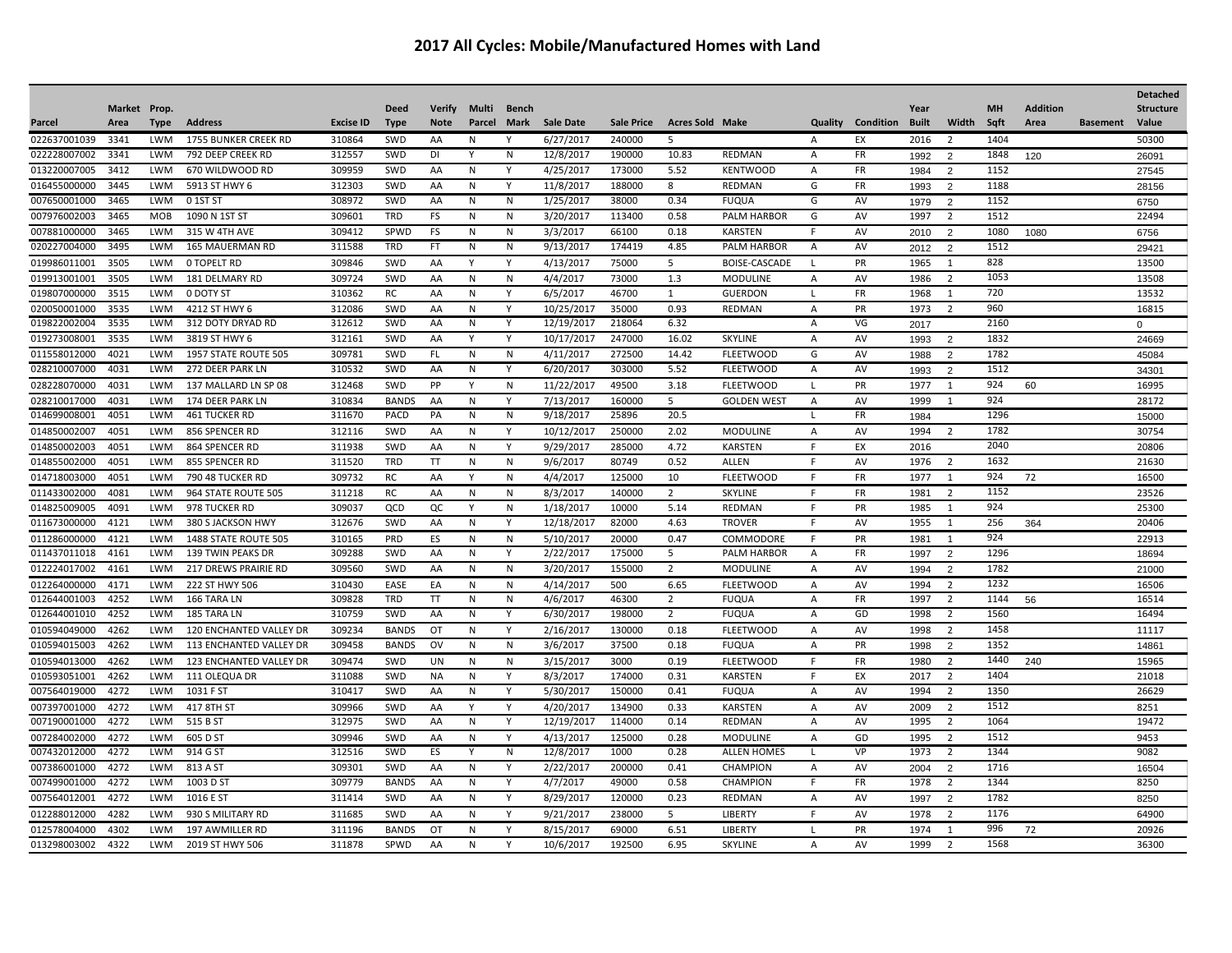## **2017 All Cycles: Mobile/Manufactured Homes with Land**

|              |              |            |                         |                  |              |               |              |              |                  |                   |                        |                    |                |                          |              |                |      |                 |                 | <b>Detached</b>  |
|--------------|--------------|------------|-------------------------|------------------|--------------|---------------|--------------|--------------|------------------|-------------------|------------------------|--------------------|----------------|--------------------------|--------------|----------------|------|-----------------|-----------------|------------------|
|              | Market Prop. |            |                         |                  | <b>Deed</b>  | <b>Verify</b> | Multi        | <b>Bench</b> |                  |                   |                        |                    |                |                          | Year         |                | MH   | <b>Addition</b> |                 | <b>Structure</b> |
| Parcel       | Area         | Type       | <b>Address</b>          | <b>Excise ID</b> | <b>Type</b>  | <b>Note</b>   | Parcel       | Mark         | <b>Sale Date</b> | <b>Sale Price</b> | <b>Acres Sold Make</b> |                    |                | <b>Quality Condition</b> | <b>Built</b> | Width          | Sqft | Area            | <b>Basement</b> | Value            |
| 013298001000 | 4322         | LWM        | 1971 ST HWY 506         | 310289           | <b>BANDS</b> | AA            | N            | N            | 5/26/2017        | 255000            | 11.8                   | <b>GOLDENWEST</b>  | A              | AV                       | 2007         |                | 1593 |                 |                 | 19800            |
| 013298008000 | 4322         | LWM        | 0 ST HWY 506            | 311704           | SWD          | ES            | N            | N            | 9/22/2017        | 60000             | 5.04                   | COMMODORE          | F              | AV                       | 1976         | -2             | 1152 |                 |                 | 16507            |
| 013298001000 | 4322         | LWM        | 1971 ST HWY 506         | 309136           | <b>BANDS</b> | FS            | N            | N            | 2/6/2017         | 95500             | 11.8                   | <b>GOLDENWEST</b>  | Α              | AV                       | 2007         |                | 1593 |                 |                 | 19800            |
| 014964001011 | 4353         | LWM        | 113 DEER HAVEN DR       | 312711           | SWD          | AA            | N            | Y            | 12/27/2017       | 140000            | 2.5                    | <b>FLEETWOOD</b>   | A              | AV                       | 1999         | 2              | 1000 |                 |                 | 26906            |
| 014964001016 | 4353         | <b>LWM</b> | 143 DEER HAVEN DR       | 309408           | TRD          | AA            | N            | N            | 3/6/2017         | 88200             | 1.25                   | Champion           | $\mathsf F$    | FR                       | 2005         |                | 1056 |                 |                 | 16503            |
| 014964001016 | 4353         | <b>LWM</b> | 143 DEER HAVEN DR       | 310249           | SPWD         | <b>FS</b>     | N            | N            | 5/10/2017        | 88200             | 1.25                   | Champion           | A              | AV                       | 2005         |                | 1056 |                 |                 | 16503            |
| 014964001017 | 4353         | <b>LWM</b> | 104 DEER CREST LN       | 308930           | SWD          | AA            | N            | Y            | 1/19/2017        | 164000            | 1.15                   | REDMAN             | G              | AV                       | 2000         | $\overline{2}$ | 1344 |                 |                 | 19798            |
| 014964001012 | 4353         | <b>LWM</b> | 115 DEER HAVEN DR       | 311887           | SWD          | AA            | N            | Y            | 10/6/2017        | 95000             | 2.5                    | <b>MODULINE</b>    | A              | AV                       | 1998         | $\overline{2}$ | 1620 |                 |                 | 17158            |
| 015459000000 | 4383         | <b>LWM</b> | 845 C KING RD           | 312674           | SWD          | AA            | N            | Y            | 12/21/2017       | 244900            | 10.36                  | <b>MODULINE</b>    | $\overline{A}$ | AV                       | 1988         | 2              | 1188 |                 |                 | 26555            |
| 012045003000 | 4403         | <b>LWM</b> | 1466 FERRIER RD         | 308860           | <b>TRD</b>   | <b>FT</b>     | N            | N            | 1/10/2017        | 159356            | 2.41                   | SKYLINE            | G              | AV                       | 1999         | 2              | 1848 |                 |                 | 33006            |
| 012045003000 | 4403         | <b>LWM</b> | 1466 FERRIER RD         | 310705           | <b>BANDS</b> | <b>FS</b>     | N            | N            | 6/28/2017        | 62000             | 2.41                   | <b>SKYLINE</b>     | G              | AV                       | 1999         | 2              | 1848 |                 |                 | 33006            |
| 012045003000 | 4403         | <b>LWM</b> | 1466 FERRIER RD         | 313016           | SWD          | AA            | N            | Y            | 12/5/2017        | 149900            | 2.41                   | SKYLINE            | G              | AV                       | 1999         | 2              | 1848 |                 |                 | 34326            |
| 006293002005 | 4423         | <b>LWM</b> | 803 NW GRANT ST         | 310844           | SWD          | AA            | N            | Y            | 7/12/2017        | 145000            | 0.23                   | <b>MODULINE</b>    | $\overline{A}$ | AV                       | 1998         | $\overline{2}$ | 1568 |                 |                 | 8254             |
| 006424001002 | 4463         | <b>LWM</b> | 919 NE FIRST ST         | 311598           | <b>WD</b>    | MP            | Y            | Y            | 9/18/2017        | 25000             | 0.36                   | LIBERTY            | <b>L</b>       | PR                       | 1978         | 1              | 672  |                 |                 | 8632             |
| 005929001000 | 4463         | <b>LWM</b> | <b>506 NE 2ND ST</b>    | 310123           | SWD          | AA            | N            | Y            | 5/12/2017        | 131000            | 0.46                   | <b>GOLDEN WEST</b> | $\overline{A}$ | AV                       | 1998         | $\overline{2}$ | 1296 |                 |                 | 11216            |
| 006394002000 | 4473         | <b>LWM</b> | 906 SE 1ST ST           | 312026           | SWD          | AA            | $\mathsf{N}$ | Y            | 10/16/2017       | 45000             | 0.59                   | MARLETTE           | <b>L</b>       | FR                       | 1966         | $\overline{1}$ | 684  | 188             |                 | 8563             |
| 015585010000 | 4483         | LWM        | <b>106 BAY RD</b>       | 309138           | SPWD         | <b>FS</b>     | N            | N            | 2/2/2017         | 34000             | 0.4                    | <b>MARLETTE</b>    | E              | PR                       | 1982         | $\overline{2}$ | 1404 |                 |                 | 8257             |
| 012157004014 | 4503         | LWM        | 151 NIKULA RD W         | 311118           | SWD          | AA            | N            | Y            | 7/25/2017        | 229500            | 2.34                   | LIBERTY            | A              | AV                       | 1996         | $\overline{2}$ | 1188 |                 |                 | 31227            |
| 012021001002 | 4503         | <b>LWM</b> | 269 WALTER RD           | 309452           | SWD          | AA            | N            | Υ            | 3/9/2017         | 183500            | 4.9                    | MARLETTE           | F              | <b>FR</b>                | 1997         | $\overline{2}$ | 1404 | 241             |                 | 27819            |
| 010443002000 | 4533         | <b>LWM</b> | 135 RHOADES RD          | 312626           | RC           |               | N            | Y            | 12/13/2017       | 135000            | 7.05                   | <b>BENDIX</b>      | $\mathbf{I}$   | FR                       | 1971         | $\overline{2}$ | 960  |                 |                 | 22324            |
| 015362001001 | 4533         | <b>LWM</b> | 803 NEVIL RD            | 310948           | SWD          | AA            | N            | Y            | 7/24/2017        | 84000             | 2.03                   | <b>BROOKWOOD</b>   | E              | FR                       | 1972         | $\overline{2}$ | 1248 |                 |                 | 19939            |
| 015376004006 | 4533         | <b>LWM</b> | 729 RHOADES RD          | 310004           | <b>USPAT</b> | FS            | ${\sf N}$    | ${\sf N}$    | 4/19/2017        | 141000            | $\overline{2}$         | PALM HARBOR        | A              | FR                       | 2002         | $\overline{2}$ | 1242 |                 |                 | 16500            |
| 015294017000 | 4533         | <b>LWM</b> | 769 RHOADES RD          | 310413           | <b>BANDS</b> | FS            | N            | N            | 6/7/2017         | 180000            | 0.93                   | <b>KARSTEN</b>     | A              | EX                       | 2007         | $\overline{2}$ | 1620 |                 |                 | 16500            |
| 015288001045 | 4533         | <b>LWM</b> | <b>128 WANDERING LN</b> | 311391           | SWD          | AA            | N            | N            | 8/24/2017        | 117190            | 1.21                   | <b>REDMAN</b>      | $\overline{A}$ | AV                       | 1994         |                | 1708 |                 |                 | 36426            |
| 010443002000 | 4533         | LWM        | <b>135 RHOADES RD</b>   | 308948           | SWD          | AA            | N            | Y            | 1/23/2017        | 141000            | 7.05                   | <b>BENDIX</b>      | A              | <b>FR</b>                | 1971         | $\overline{2}$ | 960  |                 |                 | 21466            |
| 015288001038 | 4533         | <b>LWM</b> | 123 WANDERING LN        | 311286           | SWD          | AA            | N            | Y            | 8/11/2017        | 215000            | 1.62                   | <b>PALM HARBOR</b> | A              | GD                       | 2005         | 2              | 1404 |                 |                 | 27116            |
| 015288001035 | 4533         | <b>LWM</b> | 110 WANDERING LN        | 312856           | <b>BANDS</b> | AA            | N            | Y            | 12/18/2017       | 220000            | 0.86                   | <b>GOLDEN WEST</b> | $\mathsf{A}$   | GD                       | 1998         | 2              | 1344 |                 |                 | 28717            |
| 015136006000 | 4543         | <b>LWM</b> | 316 SARGENT RD          | 311624           | SWD          | AA            | N            | Y            | 9/18/2017        | 327000            | 19.53                  | <b>GUERDON</b>     | G              | AV                       | 1998         | $\overline{2}$ | 1458 |                 |                 | 73814            |
| 037626001000 | 5012         | <b>LWM</b> | <b>110 BLUE BIRD RD</b> | 310749           | SWD          | AA            | N            | Y            | 6/30/2017        | 180000            | -5                     | PALM HARBOR        | $\overline{A}$ | GD                       | 1998         | -2             | 1188 |                 |                 | 30676            |
| 038871002038 | 5034         | <b>LWM</b> | 102 CABIN CT            | 312048           | <b>TRD</b>   | <b>TT</b>     | N            | N            | 10/24/2017       | 149188            | 2                      | <b>OAKWOOD</b>     | $\overline{A}$ | AV                       | 2002         |                | 1782 |                 |                 | 18275            |
| 037301004000 | 5054         | LWM        | 2415 ST HWY 7           | 309583           | SWD          | FL            | Y            | N            | 3/23/2017        | 190000            | 6.39                   | <b>KARSTEN</b>     | A              | AV                       | 2003         | $\overline{2}$ | 1296 |                 |                 | 39598            |
| 011123002000 | 5054         | LWM        | 120 WASHINGTON ST       | 312230           | RC           | AA            | N            | Y            | 11/8/2017        | 59900             | 0.28                   | <b>FLEETWOOD</b>   | L              | AV                       | 1971         | $\overline{1}$ | 696  | 288             |                 | 20115            |
| 010584015000 | 5082         | <b>LWM</b> | <b>165 TILTON DR</b>    | 311206           | <b>TRD</b>   | FS            | N            | N            | 8/15/2017        | 42615             | 0.21                   | <b>SILVERCREST</b> | Α              | FR                       | 1991         | $\overline{2}$ | 1296 |                 |                 | 12677            |
| 011035038000 | 5082         | <b>LWM</b> | 6052 STATE ROUTE 508    | 312421           | SWD          | MP            | Y            | Y            | 11/30/2017       | 69800             | 0.5                    | <b>LIBERTY</b>     | F              | <b>FR</b>                | 1979         | 1              | 924  | 200             |                 | 30742            |
| 010584015000 | 5082         | <b>LWM</b> | <b>165 TILTON DR</b>    | 312052           | SPWD         | FS            | N            | N            | 10/24/2017       | 24900             | 0.21                   | <b>SILVERCREST</b> | A              | FR                       | 1991         | $\overline{2}$ | 1296 |                 |                 | 12931            |
| 033761002001 | 5092         | <b>LWM</b> | 5612 STATE ROUTE 508    | 309795           | <b>TRD</b>   | <b>FT</b>     | N            | N            | 2/27/2017        | 155750            | 5.31                   | <b>REDMAN</b>      | A              | <b>FR</b>                | 1996         | $\overline{2}$ | 1344 |                 |                 | 40390            |
| 033761003019 | 5092         | <b>LWM</b> | 111 WHITEWATER WAY      | 309170           | SWD          | AA            | N            | Y            | 2/10/2017        | 150000            | $\overline{2}$         | Skyline            | A              | AV                       | 2006         | $\overline{2}$ | 1782 |                 |                 | 15000            |
| 033774001001 | 5092         | LWM        | 5440 STATE ROUTE 508    | 312200           | SWD          | AA            | N            | Υ            | 11/6/2017        | 206000            | 10.12                  | <b>SKYLINE</b>     | A              | AV                       | 1989         | $\overline{2}$ | 1512 |                 |                 | 17191            |
| 029825003000 | 5112         | <b>LWM</b> | 273 SHORT RD            | 311757           | SWD          | AA            | N            | Υ            | 8/8/2017         | 270000            | 39.49                  | <b>MODULINE</b>    | F              | AV                       | 1976         | $\overline{2}$ | 1344 | 688             |                 | 87964            |
| 029777001000 | 5132         | <b>LWM</b> | 105 S CRUMB RD          | 311732           | <b>BANDS</b> | <b>FS</b>     | N            | N            | 9/6/2017         | 13550             | 1.21                   | <b>BENDIX</b>      | F              | PR                       | 1976         | $\overline{2}$ | 1792 |                 |                 | 14988            |
| 034145015002 | 5132         | <b>LWM</b> | 1551 A MAIN AVE         | 312355           | SWD          | AA            | ${\sf N}$    | Y            | 11/21/2017       | 60000             | 0.47                   | COMMODORE          | л.             | FR                       | 1971         | $\overline{2}$ | 1152 |                 |                 | 19535            |
| 008684000000 | 5142         | <b>LWM</b> | 794 W MAIN AVE          | 310406           | SWD          | AA            | N            | Υ            | 6/8/2017         | 249950            | 0.57                   | <b>SILVERCREST</b> | G              | GD                       | 2005         | 2              | 1296 |                 |                 | 48681            |
| 008695010001 | 5142         | <b>LWM</b> | 761 DIVISION AVE        | 310419           | SWD          | AA            | N            | Y            | 5/24/2017        | 94900             | 0.21                   | <b>MODULINE</b>    | E              | AV                       | 1979         | 2              | 1344 |                 |                 | 7506             |
| 008695010002 | 5142         | LWM        | 757 DIVISION AVE        | 310257           | SWD          | AA            | N            | Y            | 5/23/2017        | 101900            | 0.17                   | REDMAN             | A              | GD                       | 1996         | 2              | 1296 |                 |                 | 7501             |
| 008681001000 | 5142         | <b>LWM</b> | 760 W MAIN AVE          | 309770           | SWD          | AA            | N            | Y            | 4/10/2017        | 67500             | 0.4                    | <b>FUOUA</b>       | $\mathbf{I}$   | AV                       | 1969         | $\overline{2}$ | 1248 |                 |                 | 7501             |
| 034159001015 | 5162         | <b>LWM</b> | 500 O'NEILL RD          | 310018           | SPWD         | FS            | N            | N            | 5/3/2017         | 67000             | 0.35                   | <b>MODULINE</b>    | A              | FR                       | 1991         | $\overline{2}$ | 1674 |                 |                 | 7498             |
| 034128021000 | 5172         | <b>LWM</b> | 111 MEINERS RD          | 310965           | SWD          | AA            | N            | Y            | 7/24/2017        | 130000            | 1.34                   | <b>FLEETWOOD</b>   | Α              | AV                       | 1980         | $\overline{2}$ | 1344 |                 |                 | 26502            |
|              |              |            |                         |                  |              |               |              |              |                  |                   |                        |                    |                |                          |              |                |      |                 |                 |                  |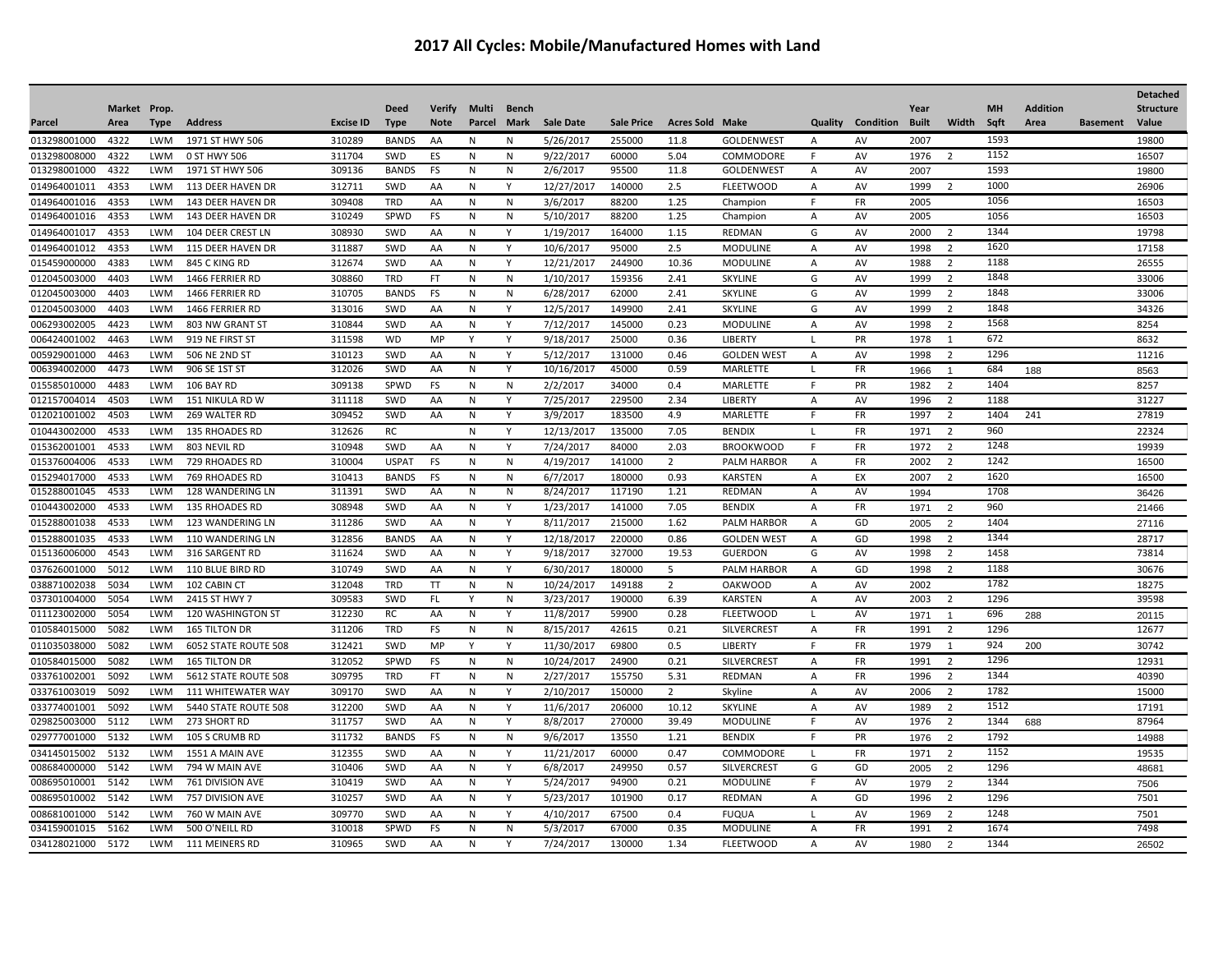|              |              |            |                           |                  |              |               |          |              |                  |                   |                         |                    |                |           |              |                |           |                 |                 | <b>Detached</b>  |
|--------------|--------------|------------|---------------------------|------------------|--------------|---------------|----------|--------------|------------------|-------------------|-------------------------|--------------------|----------------|-----------|--------------|----------------|-----------|-----------------|-----------------|------------------|
|              | Market Prop. |            |                           |                  | <b>Deed</b>  | <b>Verify</b> | Multi    | <b>Bench</b> |                  |                   |                         |                    |                |           | Year         |                | <b>MH</b> | <b>Addition</b> |                 | <b>Structure</b> |
| Parcel       | Area         | Type       | <b>Address</b>            | <b>Excise ID</b> | <b>Type</b>  | <b>Note</b>   | Parcel   | Mark         | <b>Sale Date</b> | <b>Sale Price</b> | <b>Acres Sold Make</b>  |                    | Quality        | Condition | <b>Built</b> | Width          | Sqft      | Area            | <b>Basement</b> | Value            |
| 008650003000 | 5192         | LWM        | 123 7TH ST                | 309992           | SWD          | ov            | N        | N            | 5/1/2017         | 19500             | 0.35                    | SPACEMASTER        | $\mathbf{I}$   | FR        | 1968         | $\overline{2}$ | 1060      |                 |                 | 11400            |
| 008605054001 | 5192         | LWM        | 100 TULLY DR              | 308909           | SWD          | DI            | N        | N            | 1/18/2017        | 11000             | 0.14                    | HENSLEE            | <b>L</b>       | VP        | 1960         | 1              | 990       | 440             |                 | 7500             |
| 010577040000 | 5251         | <b>LWM</b> | 134 MOWICH WAY            | 308843           | SWD          | AA            | <b>N</b> | Y            | 1/6/2017         | 31000             | 0.19                    | <b>REDMAN</b>      | F              | <b>FR</b> | 1984         | 1              | 924       |                 |                 | 11784            |
| 010577034000 | 5251         | <b>LWM</b> | 118 MOWICH WAY            | 309592           | SWD          | AA            | N        | Υ            | 3/22/2017        | 25000             | 0.19                    | <b>NASHUA</b>      | <b>L</b>       | VP        | 1960         | -1             | 470       | 204             |                 | 10803            |
| 010561005000 | 5251         | LWM        | <b>227 PARADISE DR</b>    | 312178           | SWD          | ES            | Y        | N            | 10/30/2017       | 13000             | 0.18                    | <b>FLEETWOOD</b>   | A              | AV        | 1971         | 1              | 480       |                 |                 | 10810            |
| 010577092000 | 5251         | <b>LWM</b> | 137 MOWICH WAY            | 308844           | SWD          | AA            | v        | N            | 1/4/2017         | 50000             | 0.66                    | <b>PAN PACIFIC</b> | -1             | FR        | 1962         | -1             | 480       | 288             |                 | 9717             |
| 010554003000 | 5251         | <b>LWM</b> | <b>130 PARADISE DR</b>    | 309201           | SWD          | AA            | N        | Y            | 2/13/2017        | 30000             | 0.21                    | SHELTEREX          | E              | <b>FR</b> | 1972         | 1              | 992       | 320             |                 | 14434            |
| 010577004001 | 5251         | <b>LWM</b> | 103 TAHOMA PL             | 309777           | SWD          | AA            | N        | Υ            | 4/10/2017        | 206000            | 0.63                    | <b>SILVERCREST</b> | Α              | AV        | 1995         | $\overline{2}$ | 1404      |                 |                 | 43728            |
| 031142002012 | 5266         | <b>LWM</b> | <b>228 05 KIONA RD</b>    | 311536           | SWD          | AA            | Y        | Y            | 9/6/2017         | 74000             | 2.11                    | <b>FLEETWOOD</b>   | A              | <b>FR</b> | 1975         | $\mathbf{1}$   | 924       |                 |                 | 22836            |
| 031419019000 | 5266         | <b>LWM</b> | 657 FALLS RD              | 309320           | SWD          | AA            | N        | Y            | 2/27/2017        | 75900             | 8.35                    | ZIMMER NASHUA      | E              | VP        | 1974         | 1              | 924       | 44              |                 | 28500            |
| 031261003001 | 5266         | LWM        | 220 FALLS RD              | 311631           | SWD          | FL.           | N        | Ν            | 9/14/2017        | 75000             | 17.35                   | REDMAN             | A              | FR        | 1993         | $\overline{2}$ | 1296      |                 |                 | 21809            |
| 031270002002 | 5266         | <b>LWM</b> | 194 FALLS RD              | 309538           | SWD          | AA            | N        | Y            | 3/6/2017         | 70000             | $\mathbf{1}$            | <b>BENDIX</b>      | E              | <b>FR</b> | 1978         | $\overline{2}$ | 1152      |                 |                 | 10839            |
| 031143001007 | 5266         | <b>LWM</b> | 105 RIDGE VIEW DR         | 312611           | <b>TRD</b>   | TT            | N        | N            | 12/18/2017       | 218359            | 2.28                    | Palm Harbor        | G              | GD        | 2007         | $\overline{2}$ | 1917      |                 |                 | 14961            |
| 030810002002 | 5266         | <b>LWM</b> | 197 SAND CREEK LN         | 308995           | SPWD         | FS            | N        | ${\sf N}$    | 1/23/2017        | 75000             | 4.79                    | LAMPLIGHTER        | A              | <b>FR</b> | 1991         | $\overline{2}$ | 1728      |                 |                 | 15244            |
| 031138011010 | 5266         | <b>LWM</b> | 145 MEADOW BROOK PL       | 311833           | SWD          | AA            | N        | Y            | 9/7/2017         | 164000            | 5.13                    | <b>REDMAN</b>      | $\overline{A}$ | AV        | 1995         | $\overline{2}$ | 1404      |                 |                 | 23759            |
| 030499006000 | 5293         | <b>LWM</b> | <b>110 BLUESPRUCE LN</b>  | 312050           | SWD          | AA            | N        | Y            | 10/19/2017       | 200000            | 5                       | <b>SKYLINE</b>     | $\overline{A}$ | GD        | 2014         | $\overline{2}$ | 1188      |                 |                 | 33924            |
| 030502007000 | 5293         | <b>LWM</b> | 141 23 CEDAR LN           | 309310           | SWD          | AA            | N        | Y            | 2/23/2017        | 55000             | 7.13                    | <b>MODULINE</b>    | E              | FR        | 1979         | $\overline{2}$ | 1344      |                 |                 | 20098            |
| 030691005004 | 5293         | <b>LWM</b> | 243 WATERLOO RD           | 309366           | <b>BANDS</b> | FS            | N        | N            | 3/1/2017         | 83000             | 5.51                    | <b>FLEETWOOD</b>   | A              | <b>FR</b> | 1997         | $\overline{2}$ | 1716      |                 |                 | 19881            |
| 030691005004 | 5293         | LWM        | 243 WATERLOO RD           | 312018           | <b>BANDS</b> | AA            | N        | Y            | 10/9/2017        | 170000            | 5.51                    | <b>FLEETWOOD</b>   | A              | <b>FR</b> | 1997         | $\overline{2}$ | 1716      |                 |                 | 20874            |
| 030548001014 | 5293         | <b>LWM</b> | 192 WATERLOO RD           | 311496           | SWD          | AA            | N        | Y            | 9/1/2017         | 175000            | 5.91                    | <b>FUQUA</b>       | A              | AV        | 1990         | $\overline{2}$ | 1400      |                 |                 | 23105            |
| 030541008000 | 5293         | LWM        | 7850 US HWY               | 309407           | <b>TRD</b>   | <b>FT</b>     | N        | N            | 3/6/2017         | 100800            | 1.06                    | <b>MODULINE</b>    | E              | FR        | 1979         | $\overline{2}$ | 1344      | 624             |                 | 24969            |
| 031020002001 | 5303         | <b>LWM</b> | 8412 US HWY 12            | 311117           | SWD          | AA            | N        | Y            | 8/3/2017         | 169000            | $\overline{\mathbf{3}}$ | <b>MODULINE</b>    | E              | AV        | 1979         | $\overline{2}$ | 1848      |                 |                 | 36376            |
| 031112001007 | 5316         | LWM        | 9437 12 US HWY 12         | 310690           | SWD          | PA            | N        | N            | 6/26/2017        | 166515            | 1.95                    | <b>MODULINE</b>    | G              | AV        | 1992         | $\overline{2}$ | 1728      |                 |                 | 24016            |
| 031664009000 | 5356         | <b>LWM</b> | <b>665 SILVERBROOK RD</b> | 312484           | <b>TRD</b>   | TT            | N        | N            | 11/2/2017        | 73438             | 0.25                    | <b>REDMAN</b>      | A              | AV        | 1997         | $\overline{2}$ | 1296      |                 |                 | 18394            |
| 032102002000 | 5406         | LWM        | 0 US HWY 12               | 310592           | SWD          | AA            | N        | Υ            | 6/20/2017        | 54900             | 2.58                    | <b>BENDIX</b>      | $\mathbf{I}$   | PR        | 1979         | 1              | 924       |                 |                 | 16397            |
| 035279004015 | 5445         | <b>LWM</b> | 137 JOHNSON CREEK RD      | 311627           | SWD          | <b>FS</b>     | N        | N            | 9/13/2017        | 71500             | $\overline{\mathbf{3}}$ | <b>MODULINE</b>    | A              | FR        | 1988         | $\overline{2}$ | 1620      | 168             |                 | 15300            |
| 035286001000 | 5445         | <b>LWM</b> | 226 BAKER RD              | 311835           | SWD          | AA            | N        | Y            | 9/26/2017        | 224000            | 4.39                    | <b>MARLETTE</b>    | $\overline{A}$ | GD        | 2002         |                | 1768      | 156             |                 | 41427            |
| 035258006000 | 5485         | <b>LWM</b> | 12630 E US HWY 12         | 310586           | SWD          | AA            | N        | Υ            | 6/20/2017        | 161500            | 0.47                    | PALM HARBOR        | $\overline{A}$ | GD        | 2010         | $\overline{2}$ | 1377      |                 |                 | 29291            |
| 035231002000 | 5485         | <b>LWM</b> | 12886 US HWY 12           | 310114           | SWD          | MP            | Y        | Y            | 5/8/2017         | 75000             | 3.08                    | <b>LIBERTY</b>     | E              | PR        | 1980         | $\overline{2}$ | 1152      |                 |                 | 26600            |
| 035228002009 | 5495         | LWM        | 130 HAYNES AVE            | 309292           | SWD          | RE            | N        | N            | 2/22/2017        | 50000             | 0.46                    | <b>FLEETWOOD</b>   | A              | AV        | 1974         | $\overline{2}$ | 1440      |                 |                 | 24542            |
| 035084000000 | 5515         | <b>LWM</b> | 106 SADDLE HORSE LN       | 312366           | SWD          | ES            | N        | N            | 11/27/2017       | 127500            | 3.29                    | <b>CHAMPION</b>    | G              | AV        | 2006         | $\overline{2}$ | 1512      |                 |                 | 22034            |
| 009800346000 | 5535         | <b>LWM</b> | <b>103 ELKHORN DR</b>     | 310050           | SWD          | AA            | N        | Y            | 4/21/2017        | 41000             | 0.21                    | <b>NASHUA</b>      | L.             | AV        | 1959         | 1              | 256       | 240             |                 | 14289            |
| 009800301000 | 5535         | LWM        | 121 HOLIDAY LN            | 310302           | SWD          | MP            | Y        | Υ            | 5/24/2017        | 80000             | 0.5                     | NASHUA             | L              | <b>FR</b> | 1968         | $\overline{2}$ | 800       |                 |                 | 12599            |
| 035234007002 | 5555         | <b>LWM</b> | 126 HIDEAWAY LN           | 310808           | SWD          | AA            | N        | Υ            | 7/7/2017         | 54000             | 0.5                     | <b>FLEETWOOD</b>   | E              | <b>FR</b> | 1974         | $\overline{1}$ | 924       | 84              |                 | 18715            |
| 009800059000 | 5575         | LWM        | <b>125 SUNSTONE RD</b>    | 310399           | SWD          | AA            | N        | Υ            | 6/1/2017         | 65000             | 0.29                    | SKYLINE            | E              | FR        | 1972         | 1              | 504       |                 |                 | 19546            |
| 010576024000 | 5575         | <b>LWM</b> | 115 RICHER DR             | 309079           | SWD          | AA            | N        | Υ            | 1/30/2017        | 95000             | 0.28                    | <b>FLEETWOOD</b>   | F              | <b>FR</b> | 1981         | $\overline{2}$ | 960       |                 |                 | 19697            |
| 010576003000 | 5575         | LWM        | <b>110 RICHER DR</b>      | 314607           | RC           |               | N        |              | 4/25/2017        | 120000            | 0.31                    | <b>KARSTEN</b>     | A              | EX        | 2014         | 1              | 1020      |                 |                 | 16212            |
| 009800246000 | 5575         | <b>LWM</b> | 114 CRESCENT BEACH DR     | 312645           | SWD          | AA            | N        | Υ            | 12/21/2017       | 47500             | 0.28                    | <b>FLEETWOOD</b>   | F              | PR        | 1970         | $\overline{1}$ | 576       | 320             |                 | 15820            |
| 009800813000 | 5575         | <b>LWM</b> | 135 SILVER TIP LN         | 311386           | SWD          | AA            | N        | Y            | 8/31/2017        | 105000            | 0.29                    | <b>FLEETWOOD</b>   | E              | AV        | 1979         | 1              | 924       | 742             |                 | 10207            |
| 010576004000 | 5575         | LWM        | 112 RICHER DR             | 314610           | <b>RC</b>    |               | N        |              | 9/18/2017        | 52350             | 0.33                    | <b>SKYLINE</b>     | L              | FR        | 1968         | $\overline{1}$ | 672       |                 |                 | 10530            |
| 009800081000 | 5575         | <b>LWM</b> | 116 SUNSTONE RD           | 310999           | SWD          | AA            | N        | Y            | 7/26/2017        | 189500            | 0.48                    | <b>CHAMPION</b>    | G              | GD        | 2004         | $\overline{2}$ | 1539      |                 |                 | 26414            |
| 009800208000 | 5575         | LWM        | 223 CRESCENT BEACH DR     | 311364           | SWD          | AA            | N        | Υ            | 8/17/2017        | 150000            | 0.52                    | MARLETTE           | A              | AV        | 2005         | $\overline{2}$ |           | 260             |                 | 15406            |
| 009800682000 | 5605         | <b>LWM</b> | 112 SUNNYCREST LN S       | 312101           | SWD          | AA            | N        | Y            | 10/24/2017       | 92700             | 0.22                    | SKYLINE            | F              | FR        | 1981         | $\overline{2}$ | 1344      |                 |                 | 9815             |
| 009800582000 | 5605         | <b>LWM</b> | 113 MAPLE PL              | 311350           | SWD          | AA            | N        | Y            | 8/25/2017        | 85000             | 0.26                    | <b>CAVCO HOMES</b> | Α              | GD        | 2001         | 1              | 385       |                 |                 | 23720            |
| 009800584000 | 5605         | <b>LWM</b> | 119 MAPLE PL              | 311374           | SWD          | AA            | N        | Y            | 8/25/2017        | 100000            | 0.3                     | <b>FLEETWOOD</b>   | Α              | AV        | 1983         | $\overline{2}$ | 1152      |                 |                 | 24144            |
| 009800553000 | 5605         | <b>LWM</b> | 161 COWLITZ VIEW DR       | 311991           | SWD          | AA            | N        | Y            | 10/16/2017       | 115000            | 0.21                    | <b>FUQUA</b>       | $\overline{A}$ | GD        | 1982         | $\overline{2}$ | 1188      |                 |                 | 16930            |
| 009800545000 | 5605         | <b>LWM</b> | 137 COWLITZ VIEW DR       | 309567           | <b>SWD</b>   | AA            | N        | Y            | 3/19/2017        | 60000             | 0.21                    | <b>BENDIX</b>      | $\mathbf{I}$   | AV        | 1977         | $\overline{1}$ | 924       | 72              |                 | 25367            |
|              |              |            |                           |                  |              |               |          |              |                  |                   |                         |                    |                |           |              |                |           |                 |                 |                  |